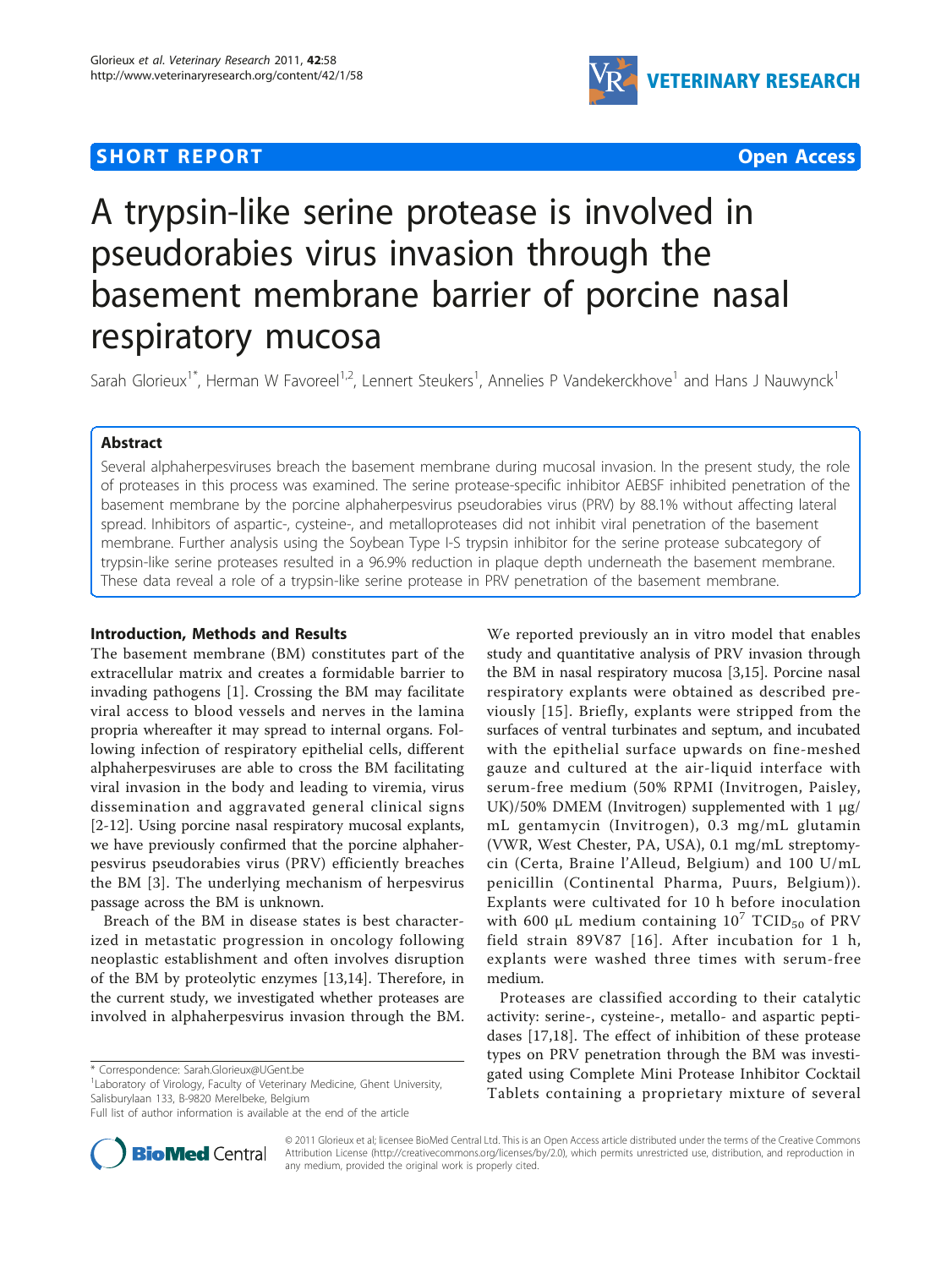<span id="page-1-0"></span>protease inhibitors with broad inhibitory specificity for serine, cysteine, and metalloproteases (Roche Diagnostics Corporation, Basel, Switzerland). To investigate the involvement of aspartyl proteases, pepstatin A (Sigma, St. Louis, MO, USA), was used. Inhibitor concentrations were used as recommended by the manufacturer's instruction, one tablet complete Mini protease inhibitor cocktail per 10 mL and 1 μg/mL pepstatin A. At 1 h post inoculation (pi), medium was replaced by medium with and without inhibitor for inhibitor-treated and mock-treated explants respectively. Explants were immersed for 1 h and then transferred again to the gauze and cultivated with medium in the presence or absence of inhibitor for inhibitor-treated and mock-treated explants respectively until sampling. Samples were collected at 20 h pi, embedded in methocel<sup>®</sup> (Sigma) and frozen at -70°C. The time point of sampling was specified at 20 h pi because PRV was found to cross the BM between 12 and 16 h pi (data not shown). Cryosections were made, fixed in methanol, stained for collagen IV (BM component) and PRV and analyzed by confocal microscopy. Viral invasion across and lateral spread above the BM were analyzed using ImageJ, as reported previously [[3](#page-4-0)]. For each condition, maximal plaque latitude and depth underneath the BM were measured for 10 plaques; triplicate independent experiments were performed.

Figure 1 shows mean values + SD of duplicate independent experiments for PRV invasion across and lateral spread above the BM. Incubation of PRV-inoculated explants with the serine-, cysteine- and metalloprotease inhibitor cocktail resulted in a 94.9% reduction in distance covered underneath the BM. The plaque latitude remained similar, indicating that the inhibitor did not affect viral replication in general. Pepstatin A did not reduce plaque depth underneath the BM. These results suggest the involvement of a serine-, cysteine- and/or metalloprotease in PRV invasion through the BM.

To further delineate which of the serine-, cysteineand/or metalloproteases are involved in PRV invasion through the BM, type-specific inhibitors were used: AEBSF (4-(2-Aminoethyl) benzenesulfonyl fluoride hydrochloride) inhibits serine proteases, E-64 (trans-Epoxysuccinyl-l-leucylamido-(4-guanidino)butane) inhibits cysteine proteases and phosphoramidon inhibits metalloproteases (Sigma). PRV-inoculated explants were treated with 100 or 250  $\mu$ M AEBSF, 1 or 10  $\mu$ M E-64 or 10 μM phosphoramidon and the effect on the plaque depth underneath the BM and the plaque latitude above the BM was evaluated. Figure 2 shows a dose-dependent decrease in the plaque depth underneath the BM when using AEBSF at 100 and 250 μM where the inhibitor reduced plaque depth underneath the BM by 58.7 and 88.1% respectively, compared with plaques from mocktreated explants. E-64 and phosphoramidon did not reduce plaque depth or latitude. These results suggest a role for serine proteases in PRV invasion across the BM.

Based on their substrate specificity, serine proteases are generally classified into three main categories: trypsin-like, chymotrypsin-like and elastase-like serine pro-teases [[19\]](#page-4-0). The trypsin inhibitor from Glycine max, Soybean Type I-S, was first isolated by Kunitz [[20\]](#page-4-0) and inhibits trypsin-like serine proteases (Sigma). TPCK (N-



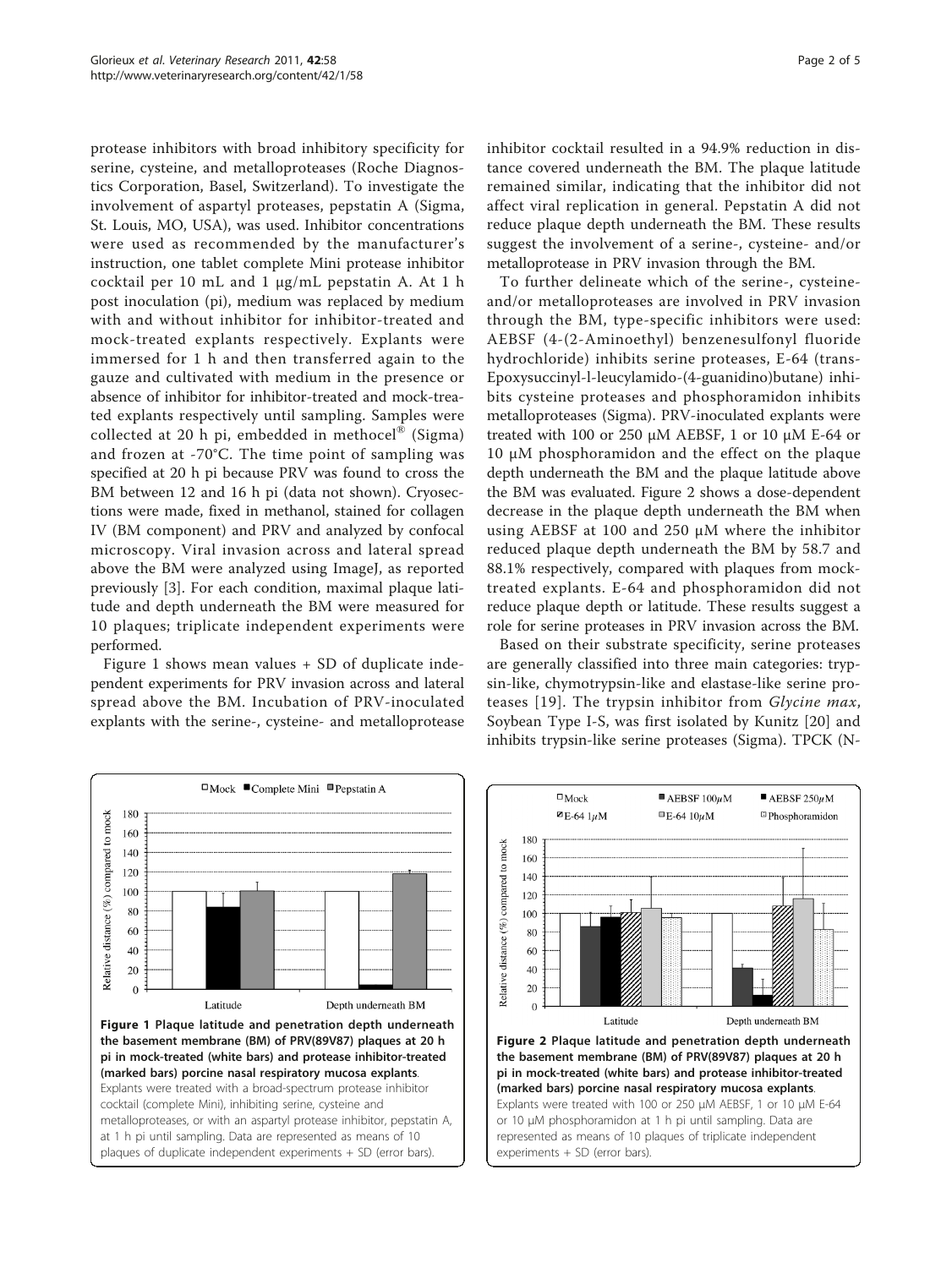<span id="page-2-0"></span>p-Tosyl-L-phenylalanine chloromethyl keton) inhibits chymotrypsin-like serine proteases and elastatinal is an inhibitor of elastase-like serine proteases (Sigma) [\[21\]](#page-4-0). A time course of protease inhibitor treatment was performed for these three inhibitors. At different time points pi, PRV-inoculated explants were either mocktreated or treated with 5 mg/mL Soybean Type I-S, 100 μM TPCK or 100 μM elastatinal [[21\]](#page-4-0). Treatment started at 1 h pi, 3 h pi, 6 h pi, 9 h pi or 12 h pi until sampling at 20 h pi. To this end, explants were immersed for 1 h in medium with and without inhibitor at 1 h pi, 3 h pi, 6 h pi, 9 h pi or 12 h pi for inhibitor- and mock-treated explants respectively. After 1 h immersion, explants were transferred to the gauze and cultivated with medium with and without inhibitor for inhibitor- and mocktreated explants respectively until sampling. A wash-out experiment with each of the inhibitors was also performed. Therefore, inhibitor was added at 1 h pi, explants were immersed for 1 h, washed three times, transferred again to the gauze and cultivated with medium without inhibitor. For each protease inhibitor/time point combination, 120 cryosections  $(20 \mu m)$  were made. Figure 3 gives the mean values of the plaque latitude and depth underneath the BM of triplicate independent time course experiments. Inhibition of trypsinlike serine protease activity strongly reduced the plaque depth underneath the BM with 96.9% (illustrated in Figure [4\)](#page-3-0) when added at 1 h pi until sampling and with 45.4, 48.2, 10.0% when added starting from 3, 6 and 9 h pi respectively until sampling. No reduction was observed when the inhibitor was added starting from 12



in mock-treated (white bars) and protease inhibitor-treated (marked bars) porcine nasal respiratory mucosa explants. Explants were mock-treated or treated with a trypsin-like serine protease inhibitor, Soybean Type I-S trypsin inhibitor, or with an elastase-like serine protease inhibitor, elastatinal, at 1 h pi, 3 h pi, 6 h pi, 9 h pi or 12 h pi until sampling. Data are represented as means of plaques observed in 120 sections (20 μm) of triplicate independent experiments + SD (error bars).

h pi. Treating the inoculated explants with inhibitor at 1 h pi and washing out the inhibitor at 2 h pi resulted in a 23.4% reduction in plaque depth underneath the BM (data not shown). Plaque latitudes always remained similar. No plaques were observed after treatment of PRV-inoculated explants with TPCK, except for some small plaques in two conditions of one of the 3 piglets. As illustrated in Figure 3, elastatinal did not reduce the plaque depth underneath the BM. The elastatinal washout experiment also did not have an effect on either plaque latitude or depth underneath the BM (data not shown).

# **Discussion**

Interactions of herpesviruses with respiratory mucosa remain poorly understood. Invasion of different alphaherpesviruses towards the lamina propria involves passage of the BM barrier. This facilitates viral access to blood capillaries and nerve endings which enables further dissemination throughout the body [[2](#page-4-0)-[12](#page-4-0)]. To date, the mechanism of the alphaherpesvirus invasion process through the BM barrier is unknown.

The current study shows that serine protease activity is involved in PRV invasion through the BM. Over one third of all known proteolytic enzymes are serine proteases which mediate diverse biological processes requiring timely and specifically regulated proteolytic activity, where insufficient or excessive proteolysis can cause pathological processes [[22,23\]](#page-4-0). To date, knowledge of the role of serine proteases in the pathology of herpesvirus infections remains limited to the intracellular viral replication cycle itself. Proteolytic cleavage of viral proteins by cellular or viral proteases has been described in different stages of the herpesvirus life cycle [[24](#page-4-0)]. An observation suggesting that proteases may modulate herpesvirus pathogenesis was made by Riteau et al. [[25\]](#page-4-0). These authors suggest that herpesviruses can take advantage of mediators of inflammatory processes, namely extracellular proteases. Exposure of PRVinfected cells to trypsin increases virus production through activation of the extracellular signal-regulated kinase (ERK)1/2 signaling pathway. Reports describing protease-mediated extracellular matrix remodeling in association with viral infection are limited. Human papilloma virus (HPV) has been reported to induce both matrix metalloproteinase 2 (MMP-2) and MMP-9, two type IV collagenases. Type IV collagenases degrade the collagen type IV component of the basement membrane [[26,27\]](#page-4-0). Two herpesviruses, Epstein-Barr virus (EBV) and herpes simplex virus (HSV), have also been reported to induce MMP-9 [[14,28\]](#page-4-0). Whether this MMP-9 induction plays a role in EBV pathogenesis is unclear at present [[28\]](#page-4-0). HSV encephalitis is characterized by an early MMP-9 increase and collagen type IV degradation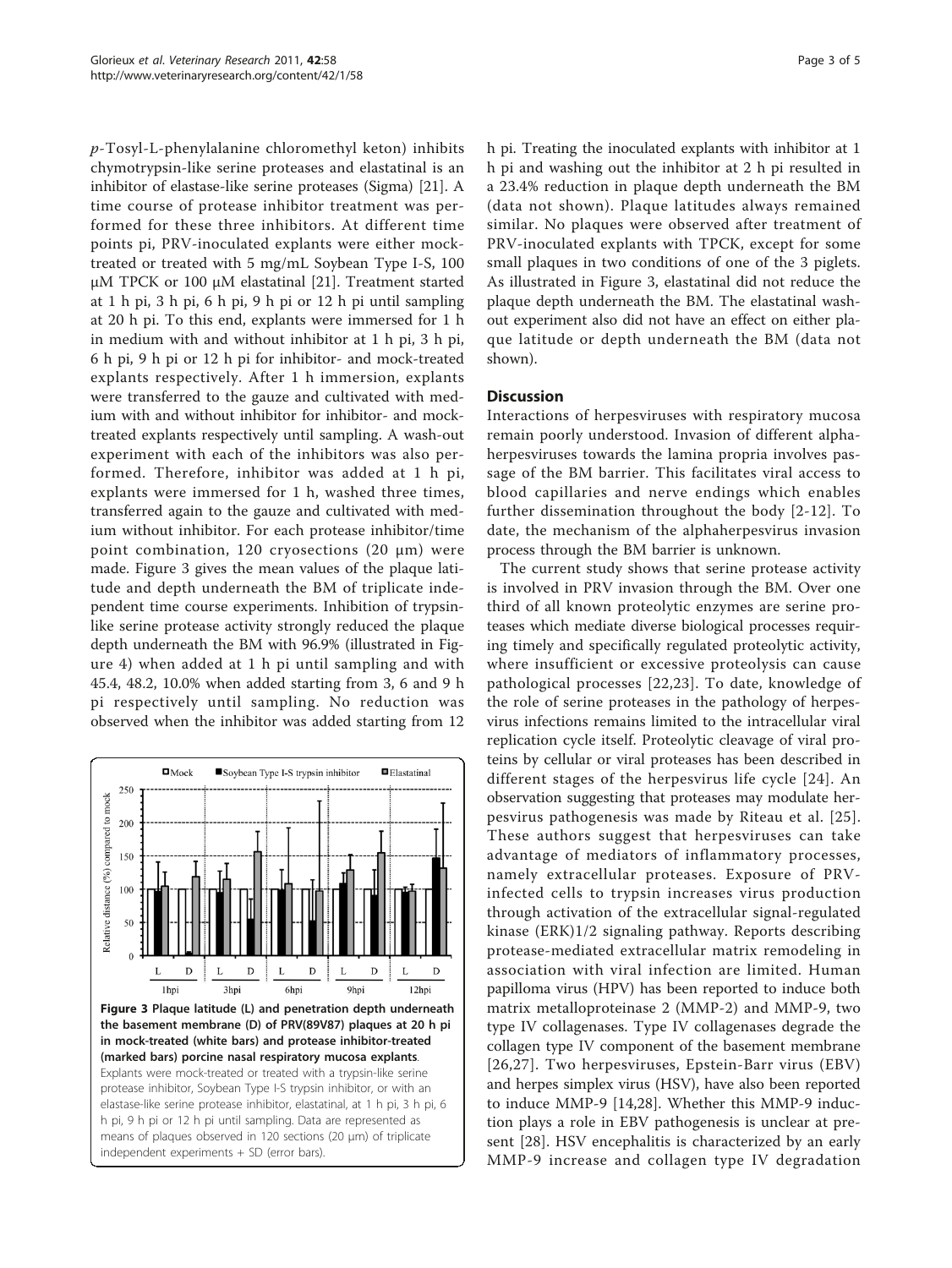<span id="page-3-0"></span>

causing disruption of the neurovascular matrix. This overexpression in proteolytic activity is believed to result from central nervous system inflammation, rather than from the viral infection itself and its role in pathogenesis is unclear [[14](#page-4-0)].

More specifically, in the current study, we demonstrate that a trypsin-like serine protease is involved in viral penetration of the BM. Since serine protease activity involvement has been described in different stages of the herpesvirus life cycle [\[24](#page-4-0)], the effect of the Soybean trypsin-like protease inhibitor on general PRV replication was tested in ST and MDCK cells. No defect in viral replication was observed (data not shown), which is consistent with the observation that none of the inhibitors tested affected lateral viral spread above the BM in explants (Figures [1, 2](#page-1-0), [3](#page-2-0) and 4). Inhibition of trypsinlike serine protease activity strongly reduced the plaque depth underneath the BM. The time course of trypsinlike serine protease inhibitor treatment revealed less prominent reductions in plaque depth underneath the BM when explants were treated at later time points pi. These results are in line with our observation that PRV

already crosses the BM between 12 and 16 h pi. In addition to trypsin-like proteases, serine proteases also encompass chymotrypsin-like and elastase-like proteases [[29](#page-4-0)]. Therefore, a similar time course experiment was performed using inhibitors for chymotrypsin-like (TPCK) or elastase-like (elastatinal) serine proteases. No plaques were observed after treatment with TPCK, except for some small plaques in two conditions of one of the 3 piglets (3 h pi and 6 h pi). This perhaps may point to side or toxic effects of this inhibitor. Therefore, the involvement of chymotrypsin-like serine protease activity in PRV BM penetration could not be examined. Elastatinal did not reduce the plaque depth underneath the BM. However, since working solutions of elastaselike serine protease inhibitors have a relatively low stability (datasheet), we cannot formally exclude the possible involvement of either chymotrypsin-like or elastase-like serine protease activity in BM passage of PRV.

We can conclude that trypsin-like serine protease activity is involved in PRV invasion through the BM towards the lamina propria. We hypothesize that this trypsin-like serine protease activity is involved in local degradation of